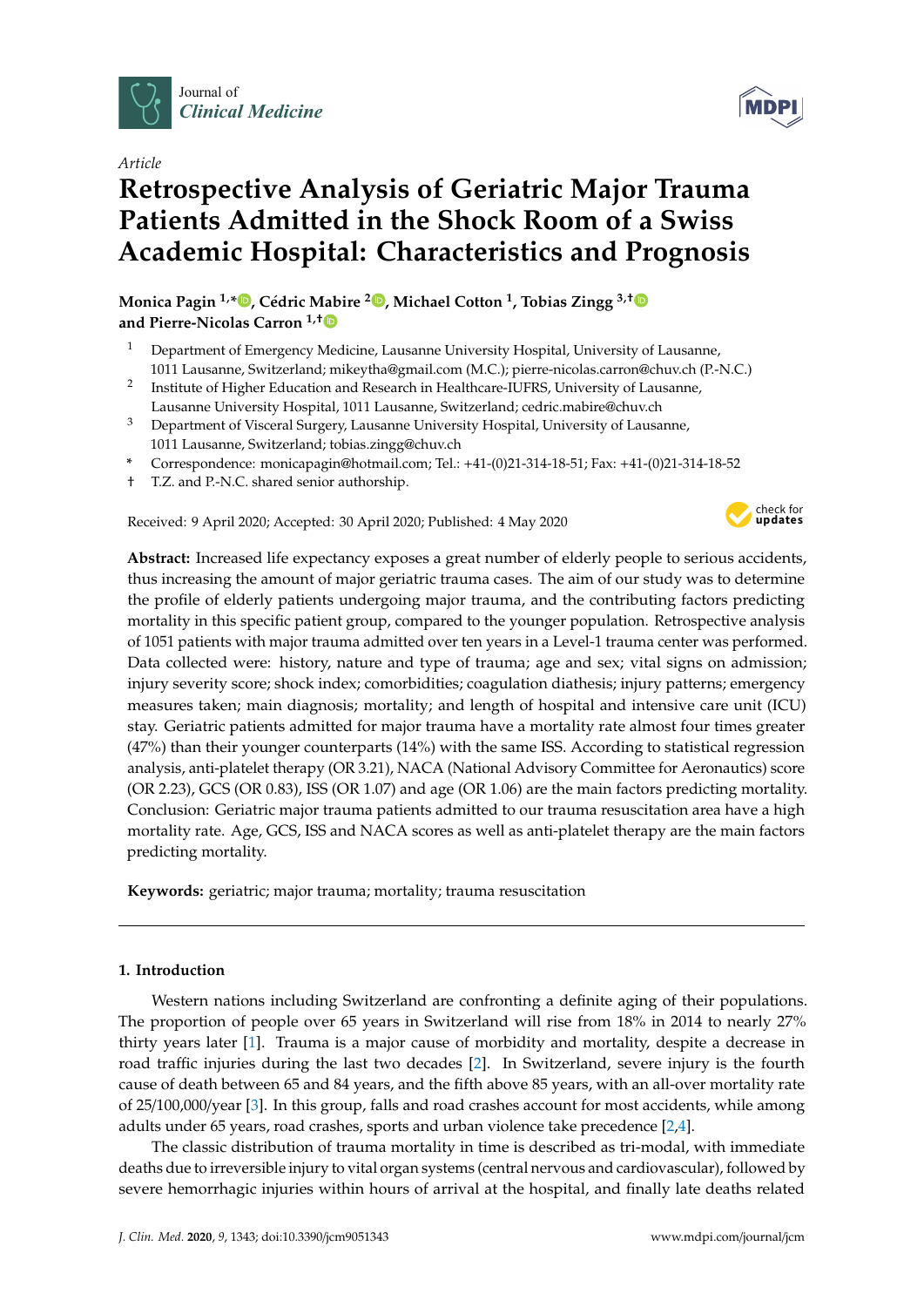to sepsis and multi-organ failure (MOF) [\[5\]](#page-8-4). Recent evidence indicates a shift from this trimodal distribution to a bimodal distribution, with a drop in late deaths over time, particularly in Western countries that have implemented trauma management systems for major injuries [\[6\]](#page-8-5). Treatment of major trauma victims usually requires well-organized prehospital systems, and a multidisciplinary team for the initial management in the emergency room [\[7,](#page-8-6)[8\]](#page-8-7). Organized trauma networks allow for efficient reduction of mortality in this patient group [\[9–](#page-8-8)[12\]](#page-9-0).

Due to more autonomy and a better quality of life, elderly people will be more often exposed to accidents similar to the rest of the population [\[13\]](#page-9-1). Compared to younger patients, the elderly have a greater morbidity and mortality for the same type of injury [\[14\]](#page-9-2), due to the presence of comorbidities and a diminished physiologic reserve [\[15](#page-9-3)[–17\]](#page-9-4). This will cause a shift in the profile of future trauma patients with particular needs that may require adaptation of current management policies and guidelines.

The literature on major trauma concerning elderly patients is relatively sparse and sometimes outdated. Most of the published studies originate from geriatric populations in the USA [\[18\]](#page-9-5). Several studies indicate that the most important risk factor for post-traumatic morbidity and mortality is the severity of injury [\[19](#page-9-6)[–22\]](#page-9-7), traditionally expressed by the Injury Severity Score (ISS), the Shock Index (SI), or the Glasgow Coma Scale (GCS) [\[23](#page-9-8)[–26\]](#page-9-9). However, age, comorbidities and effects of medications are also factors influencing morbidity and mortality [\[16](#page-9-10)[,17\]](#page-9-4). The use of anticoagulant or anti-platelet medication, frequent among elderly patients, may affect morbidity and mortality rates in major trauma, although previous studies have not shown any increase in the risk of fatal bleeding while on warfarin as long as no cerebral injury is present [\[27](#page-9-11)[,28\]](#page-9-12). However, empirical observations suggest otherwise in geriatric major trauma.

The aim of our study was to describe the epidemiology of major trauma in our elderly population, describe their characteristics and determine the factors contributing to their mortality, compared to the younger population.

The study was approved by the State Authorities and by Lausanne University Ethics Committee (CER-VD 2016-00850).

## **2. Patients and Methods**

## *2.1. Study Design and Data Description*

This is a retrospective, monocentric observational study carried out in the emergency department (ED) of the Lausanne University Hospital (CHUV), in Western Switzerland, between 2005 and 2015. It is based on the ED patient registry, including details of treatment given in the field by prehospital emergency physicians and paramedics prior to admission to the trauma resuscitation area. Furthermore, details of treatment of eligible patients were completed with data acquired from the electronic patient record. In order to reduce documentation bias, data were systematically reviewed by an emergency physician who corrected any ambiguities or conflicting information, especially hand-written but also electronically captured entries.

#### *2.2. Setting*

The present study included patients admitted to the trauma resuscitation area of the Lausanne University Hospital emergency department. This tertiary referral hospital receives 60,000 patients annually, serving a population of 1,500,000 and is one of the 12 accredited trauma centers in Switzerland. The prehospital Emergency Medical Services (EMS) use a specific keyword-based dispatch protocol. Trained paramedics constitute the initial response on site. Prehospital emergency physicians may be primarily dispatched to the scene in case of cardiac arrest, major trauma, respiratory distress or other life-threatening emergencies; or secondarily upon request by the paramedics on site. Pre-hospital data are systematically collected in a registry. Depending on the severity of the injuries, mechanism of injuries or presence of a life-threatening situation, the patient may be triaged to the trauma resuscitation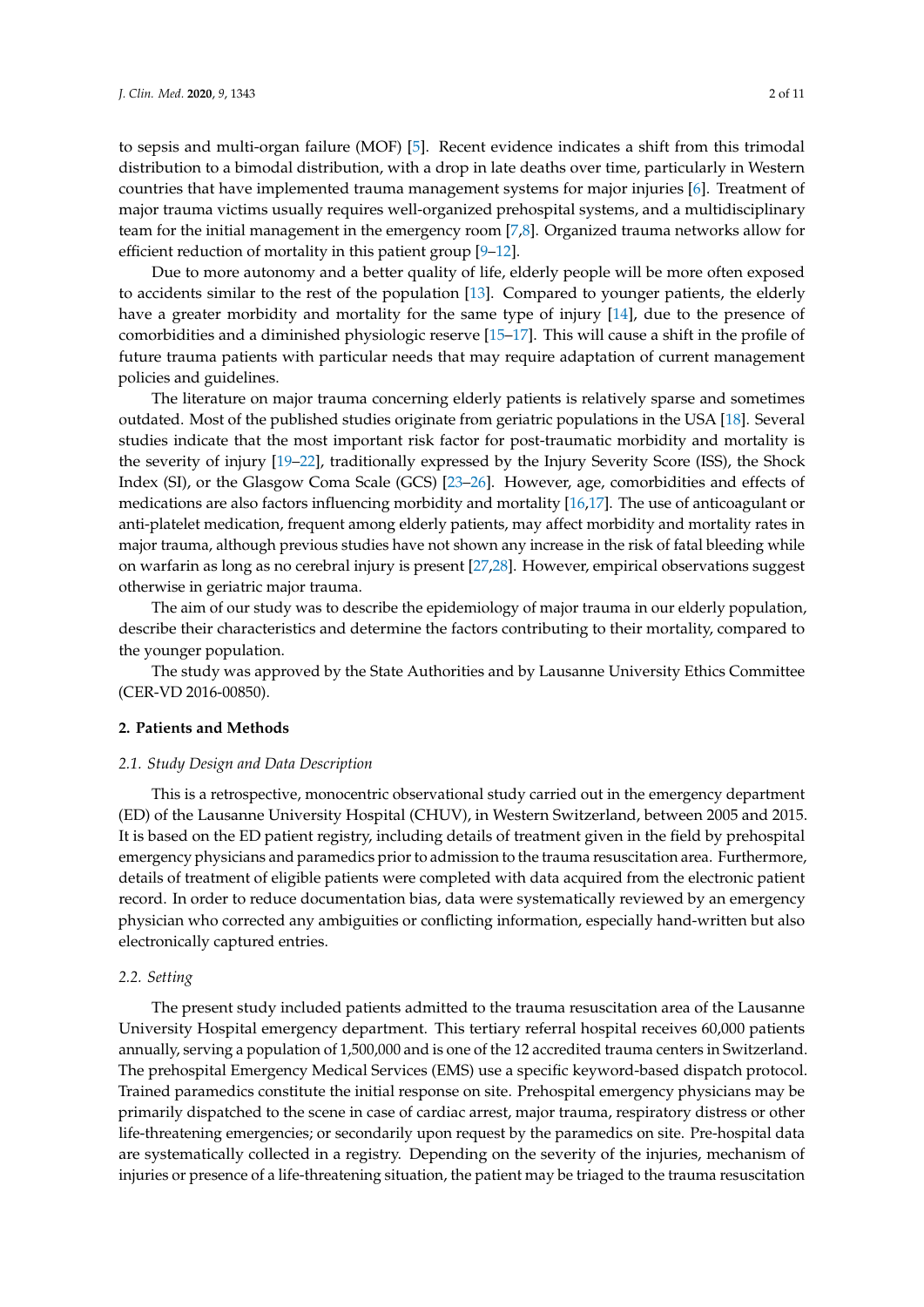area, at the decision of the paramedics or EMS physician. In this case, a dedicated trauma team, constituted by emergency physicians, emergency nurses, surgeons and anesthesiologists is activated.

#### *2.3. Patient Selection*

Inclusion criteria were all blunt trauma patients over 16 years of age primarily admitted to the trauma resuscitation area of our emergency department. Penetrating injuries (firearms and stabbing)*,* transfers from outside hospitals, burn victims and patients declared dead in the field were excluded.

The following data were extracted from the EMS and hospital registries: nature, context and type of trauma; prehospital NACA (National Advisory Committee for Aeronautics) score [\[29\]](#page-9-13); age and sex; vital signs on presentation; ISS; GCS; SI; main comorbidities and use of anticoagulants (e.g., acenocoumarol, heparin, enoxaparin or equivalent) or anti-platelet drugs (e.g., aspirin, clopidogrel or equivalent); injury patterns, early (within 48 h) and late (in-hospital) mortality; intensive care and total hospital lengths of stay; initial cardiopulmonary resuscitation; and radiological (angio-embolization) and surgical interventions. The eight-level prehospital NACA score is used to grade the severity of illnesses or injuries, ranging from 0 (no injury) to 7 (lethal injury or disease). It is routinely used in the field and does not rely on specific clinical or biological parameters.

The included patients were subsequently divided into two groups and analyzed according to age: those below ( $G < 65$ ), and those above or equal to 65 years of age ( $G \ge 65$ ).

#### *2.4. Definitions*

Cardiological comorbidities: hypertension, ischemic, valvular and rhythmic heart disease, hypercholesterolemia, arterial thromboembolic and aneurismal disease. Neurological comorbidities: dementia, Parkinson's disease, stroke and epilepsy. Pulmonary comorbidities: Chronic obstructive pulmonary disease (COPD), asthma, sleep apnea syndrome and history of venous thromboembolic disease. Metabolic comorbidities: diabetes, thyroid disease, obesity, chronic renal failure and osteoporosis. Psychiatric comorbidities: depression, bipolar disorder, borderline anxiety, drug addiction and schizophrenia. Oncological comorbidities: digestive, urological, Ear, nose and throat (ENT), pulmonary, urogenital cancers, lymphoma and melanoma. Orthopedic comorbidities: osteoarthritis, prostheses (hip or knee) and disc herniation.

#### *2.5. Statistical Analysis*

Uni- and multivariate analyses were carried out using Stata [\[30\]](#page-9-14). For the initial steps, variables were summarized with appropriate descriptors (frequencies, percentages, means and SDs) and explorative measures were based on measurement levels and data distributions. Continuous variables were compared using the Student's t-test and the Wilcoxon–Mann–Whitney test. Categorical variables were compared using the Chi-squared test and the Fischer's exact test. In all analyses, differences were considered statistically significant at *p* <0.05 (two-tailed). A logistic regression was performed (McFadden's pseudo- $R^2 = 0.461$ ) to examine the relationships between mortality and clinical factors.

## **3. Results**

#### *3.1. Study Group Characteristics*

Patient characteristics are summarized in Table [1.](#page-3-0) A total of 1051 patients were identified, of whom 806 were  $(G < 65)$ , and 245  $(G \ge 65)$ . Mean age was 37  $(SD = 14)$  and 77  $(SD = 8)$  years respectively. The proportion of female patients was significantly higher in the elderly group rather than the younger patient group (41% versus 21%, *p* = 0.01). The proportion of severe injuries (based on ISS ≥16 and NACA ≥ 4) was not different between the two groups.

The most frequent site of injury was in the public domain (66%) among ( $G < 65$ ). In ( $G \ge 65$ ), most occurred with almost equal frequency in the public domain (45%) or at home (42%).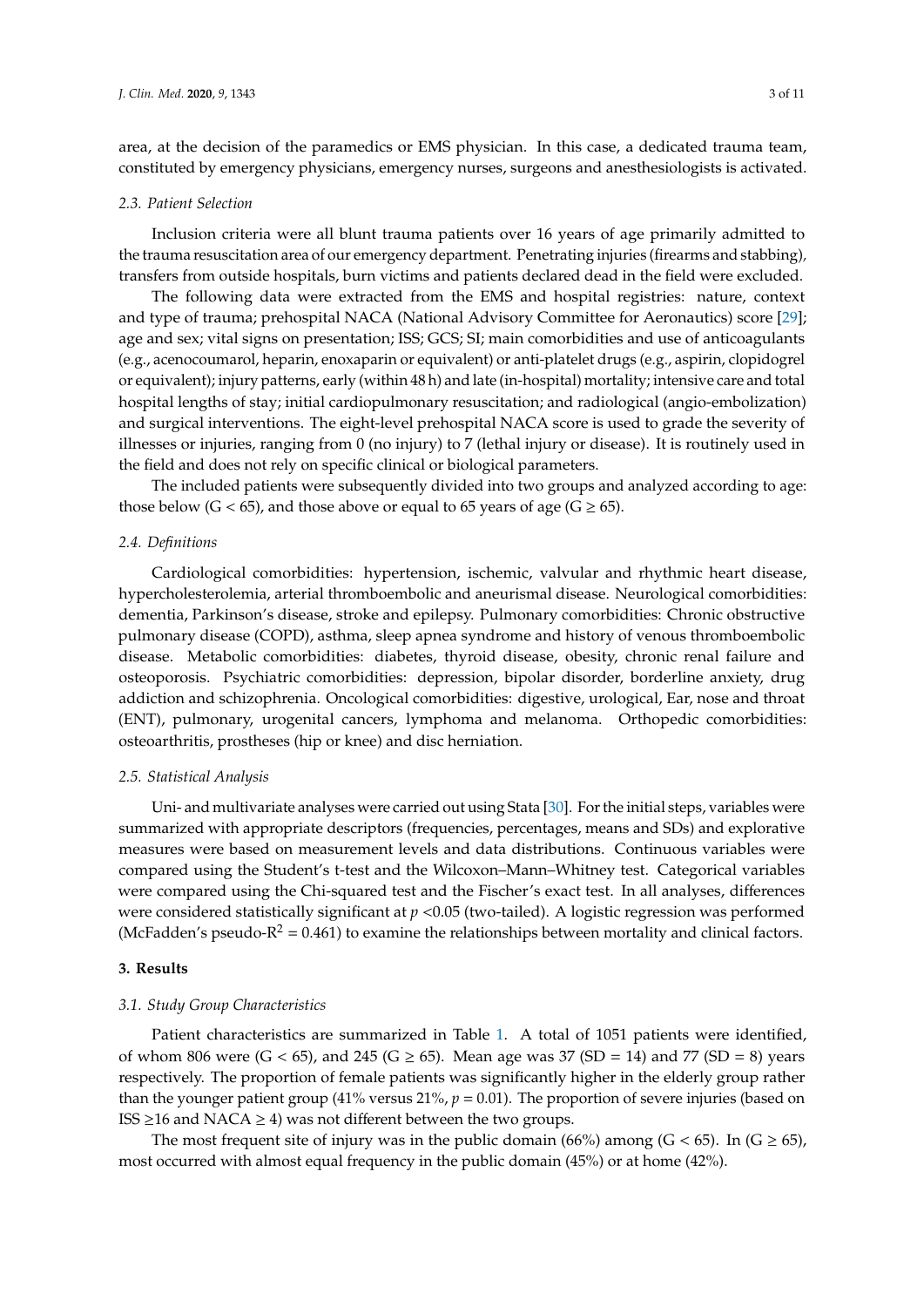Younger patients (G < 65) were significantly more frequently transported by a physician-staffed ambulance than older patients (G  $\geq$  65) (40% versus 33%,  $p = 0.01$ ). The proportion of severe traumatic brain injury (TBI) was significantly higher in the  $(G \ge 65)$  (45% versus 31%,  $p = 0.01$ ) for the same given ISS and NACA score. Shock index was low in both groups (( $G < 65$ ) 0.8 versus ( $G \ge 65$ ) 0.6,  $p = 0.01$ ). Anticoagulants were present in 18% in the (G  $\geq$  65) versus 1% of patients in the (G < 65)  $(p = 0.01)$  and antiplatelet drugs were present in 21% in the  $(G \ge 65)$  versus 2% of patients in the  $(G < 65)$  $(p = 0.01)$ .

**Table 1.** Patient Characteristics (*n* = 1051).

<span id="page-3-0"></span>

|                                   | <65 years    | $\geq$ 65 years | <b>Total</b> | p-Value             | p-Value             |
|-----------------------------------|--------------|-----------------|--------------|---------------------|---------------------|
| Total number of patients $n$ (%)  | 806 (76.7)   | 245 (23.3)      | 1051         |                     | $0.01$ $^{\rm e}$   |
| Age mean (SD)                     | 36.9 (14.0)  | 77.1 (8.0)      | 46.2(21.3)   | 0.01 <sup>a</sup>   |                     |
| Male $n$ (%)                      | 640 (79.3)   | 144 (58.8)      | 784 (74.5)   | 0.01 <sup>b</sup>   |                     |
| Site of accident $n$ (%)          |              |                 |              |                     |                     |
| Public domain                     | 532 (65.9)   | 110 (44.9)      | 642 (61.0)   |                     | 0.01 <sup>e</sup>   |
| Home                              | 66 (8.2)     | 104 (42.4)      | 170 (16.2)   |                     | 0.01 <sup>e</sup>   |
| Work place                        | 93 (11.5)    | 6(2.3)          | 99 (9.4)     |                     | 0.45 <sup>e</sup>   |
| Hospital/Medical center           | 7(0.9)       | 2(0.8)          | 9(0.9)       | $0.01$ $c$          | 0.98 <sup>e</sup>   |
| Nursing home                      | 2(0.3)       | 6(2.5)          | 8(0.8)       |                     | $0.84$ <sup>e</sup> |
| Other                             | 107(13.3)    | 17(6.9)         | 124 (11.8)   |                     | $0.45$ $^{\rm e}$   |
| Helicopter transport $n$ (%)      | 343 (54.3)   | 85 (50.9)       | 428 (40.7)   |                     | 0.57 <sup>e</sup>   |
| Medicalized ambulance $n$ (%)     | 254 (40.2)   | 55 (32.9)       | 309 (29.4)   | $0.01$ $^{\rm c}$   | $0.31$ <sup>e</sup> |
| Heart rate mean (SD)              | 91.9 (23.9)  | 88.1 (23.3)     | 91.0(23.8)   | 0.03 <sup>a</sup>   |                     |
| Systolic blood pressure mean (SD) | 123.0 (29.4) | 141.2 (37.8)    | 127(32.5)    | 0.01 <sup>d</sup>   |                     |
| Shock index                       | 0.8(0.6)     | 0.6(0.4)        | 0.7(0.6)     | 0.01 <sup>a</sup>   |                     |
| Respiratory rate mean (SD)        | 20.0(10.5)   | 18.3(7.5)       | 19.6 (9.9)   | 0.03 <sup>a</sup>   |                     |
| Oxygen saturation mean (SD)       | 93.7 (15.2)  | 91.2 (17.9)     | 93.1 (15.8)  | $0.01$ $^{\rm a}$   |                     |
| $GCS > 8 n$ (%)                   | 556 (69.0)   | 135(55.1)       | 691 (65.8)   |                     | 0.01 <sup>e</sup>   |
| $GCS \leq 8 n$ (%)                | 250 (31.0)   | 110 (44.9)      | 360 (34.2)   | 0.01 <sup>b</sup>   | 0.01 <sup>e</sup>   |
| Injury Severity Score <16         | 154 (19.1)   | 47(20)          | 201 (19.1)   |                     | 0.89 <sup>e</sup>   |
| Injury Severity Score ≥16         | 652 (80.9)   | 198 (80)        | 850 (80.9)   |                     | 0.78 <sup>e</sup>   |
| NACA score $\geq 4 n$ (%)         | 783 (97.1)   | 243 (99.2)      | 1026 (97.6)  |                     | 0.06 <sup>e</sup>   |
| Trauma type $n$ (%)               |              |                 |              |                     |                     |
| Road crash                        | 392 (48.6)   | 55(22.5)        | 447 (42.5)   |                     | 0.01 <sup>e</sup>   |
| Falls                             | 278 (34.5)   | 150 (61.2)      | 428 (40.7)   |                     | 0.01 <sup>e</sup>   |
| Other                             | 86 (10.7)    | 15(6.1)         | 101(9.6)     | $0.01$ $^{\rm c}$   | $0.58$ $^{\rm e}$   |
| Pedestrian hit                    | 48(6.0)      | 22(9.0)         | 70 (6.7)     |                     | $0.64$ <sup>e</sup> |
| Assault                           | 1(0.1)       | 3(1.2)          | 4(0.4)       |                     | NA                  |
| Sports injury                     | 1(0.1)       | $\mathbf{0}$    | 1(0.1)       |                     | NA                  |
| Comorbidities $n$ (%)             |              |                 |              |                     |                     |
| $\boldsymbol{0}$                  | 556 (70.2)   | 56(22.4)        | 622(59.1)    |                     | 0.01 <sup>e</sup>   |
| 1                                 | 169(21.0)    | 70 (28.6)       | 239 (22.7)   |                     | $0.21$ e            |
| $2+$                              | 71 (8.8)     | 120 (49.0)      | 191 (18.2)   |                     | 0.01 <sup>e</sup>   |
| Anticoagulant therapy $n$ (%)     | 7(0.9)       | 45(18.4)        | 52 $(4.9)$   | $0.01$ $^{\rm c}$   |                     |
| Anti-platelet therapy $n$ (%)     | 18(2.2)      | 51(20.8)        | 69 (6.6)     | $0.01$ $c$          |                     |
| ICU stay (days) mean (SD)         | 4.5(7.2)     | 3.4(5.9)        | 4.2(6.9)     | $0.24$ <sup>a</sup> |                     |
| Hospital stay (days) mean (SD)    | 17.4 (22.0)  | 10.9(15.7)      | 15.9(20.8)   | $0.01$ $^{\rm a}$   |                     |
| Hospital mortality                | 112 (13.9)   | 114 (46.5)      | 226 (21.5)   | 0.01 <sup>a</sup>   |                     |
| 48 h mortality                    | 80 (9.9)     | 82 (33.6)       | 162 (15.4)   | 0.01 <sup>a</sup>   |                     |

Note: ED = Emergency department; NACA = National Advisory Committee for Aeronautics; SD = Standard deviation; a Wilcoxon–Mann–Whitney test; b Chi-squared test; c Fisher's exact test; d Student's t-test; e Z test; NA: not applicable.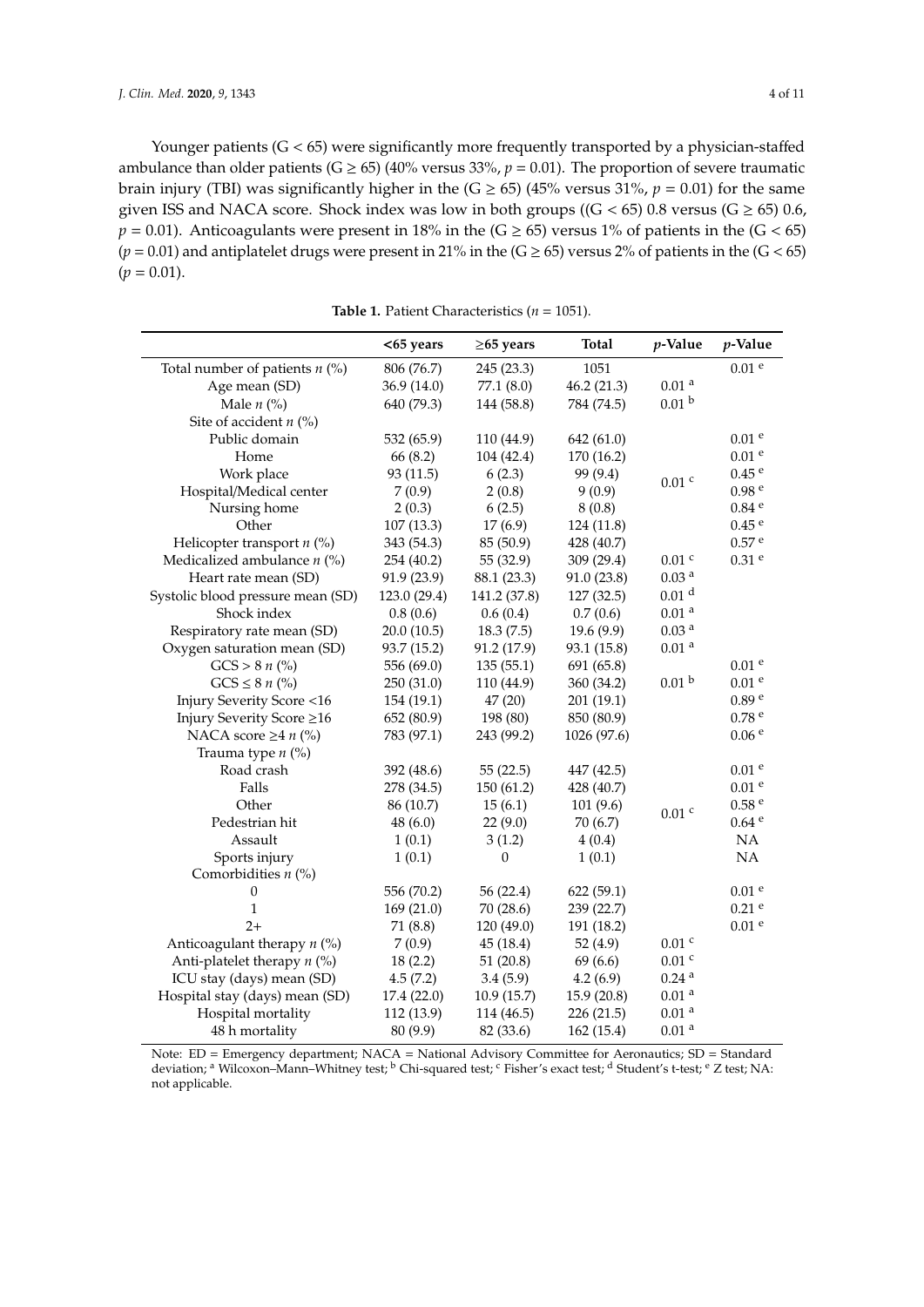## *3.2. Comorbidities, Hospital Length of Stay, Outcome and Mortality Analysis*

Comorbidities were present in 30% of the  $(G < 65)$  and 78% of the  $(G \ge 65)$  ( $p = 0.01$ ). Among the  $(G \ge 65)$ , 120 (49%) had two or more comorbidities. Comorbidities are summarized in Table [2.](#page-4-0) In the  $(G \ge 65)$ , cardiovascular, neurological and oncological comorbidities were the most frequent.

|            | $>65$ Years | <b>Total</b> | <i>p</i> -Value   |
|------------|-------------|--------------|-------------------|
| 138 (39.2) | 44 (10.7)   | 182          | 0.01 <sup>a</sup> |
| 69 (19.6)  | 142 (34.6)  | 211          | 0.01 <sup>a</sup> |
| 13(3.6)    | 43 (10.4)   | 56           | 0.01 <sup>a</sup> |
| 23(6.5)    | 34(8.2)     | 57           | 0.07              |
| 35(9.9)    | 28(6.8)     | 63           | 0.38 <sup>a</sup> |
| 39(11)     | 53 (12.9)   | 92           | 0.15 <sup>a</sup> |
| 35(9.9)    | 66 (16)     | 101          | 0.01 <sup>a</sup> |
|            |             |              |                   |

<span id="page-4-0"></span>

| Table 2. Comorbidities. |
|-------------------------|
|                         |

Mean hospital and ICU stays were longer in the (G < 65) (17.4 and 4.5 days versus 10.9 and 3.4 days), Mean hospital and ICU stays were longer in the (G < 65) (17.4 and 4.5 days versus 10.9 and 3.4 but the difference was significant only for hospital length of stay  $(p = 0.01)$ . After the main hospital  $\sim 20\%$ stay, 38% of the (G < 65) returned home, 26% went to rehabilitation, 21% were transferred to another hospital and 1.5% went to a psychiatric hospital. In contrast, in the  $(G \ge 65)$ , only 11% returned home, 17% went to rehabilitation, 24% were transferred to another hospital and 0.4% went to a psychiatric<br>' hospital (Figure [1\)](#page-4-1).

<span id="page-4-1"></span>



Mortality was higher in the ( $G \ge 65$ ), both in the first 48 h (34% vs. 10%,  $p = 0.01$ ) and during the hospital stay (47% vs.  $14\%, p = 0.01$ ). Risk factors for 48 h and in-hospital mortality were anti-platelet therapy, greater age, lower GCS and higher NACA or ISS scores (Tabl[e 3](#page-5-0)). therapy, greater age, lower GCS and higher NACA or ISS scores (Table 3).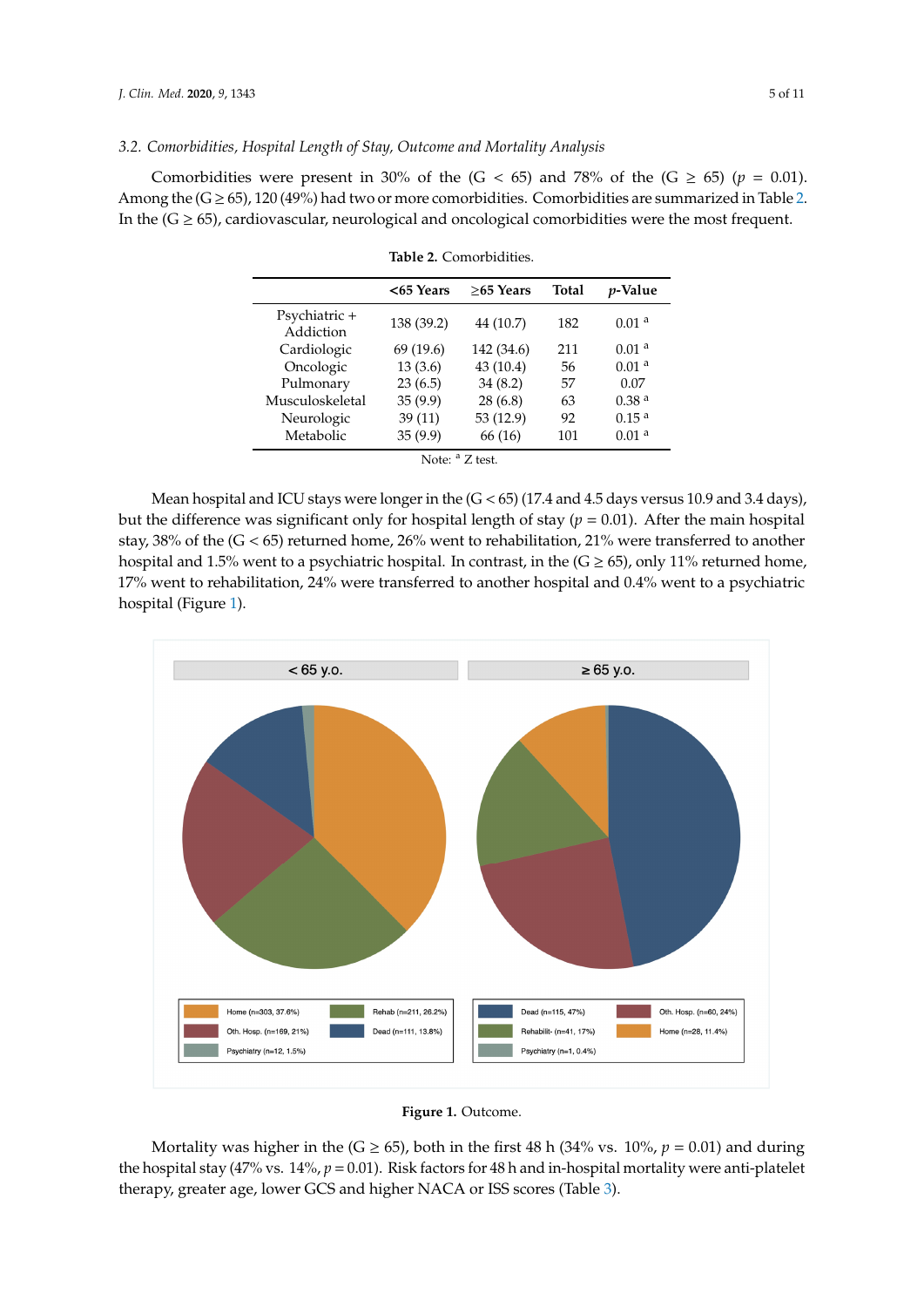<span id="page-5-0"></span>

| Logistic regression        |            |                | Number of<br>observations | 643    |      |                           |
|----------------------------|------------|----------------|---------------------------|--------|------|---------------------------|
|                            |            |                | LR chi <sub>2</sub> (14)  | 300.82 |      |                           |
|                            |            |                | Prob > chi2               | 0.01   |      |                           |
| Log likelihood $= -176.00$ |            |                | Pseudo R2                 | 0.46   |      |                           |
| Hospital mortality         | Odds Ratio | Standard Error | Z                         | p > z  |      | (95% Confidence Interval) |
| age                        | 1.06       | 0.01           | 6.75                      | 0.01   | 1.04 | 1.08                      |
| <b>NACA</b>                | 2.23       | 0.66           | 2.70                      | 0.01   | 1.25 | 3.99                      |
| <b>GCS</b>                 | 0.83       | 0.029          | $-5.12$                   | 0.01   | 0.78 | 0.89                      |
| SpO2                       | 1.00       | 0.006          | 3.26                      | 0.01   | 1.00 | 1.00                      |
| <b>ISS</b>                 | 1.08       | 0.01           | 5.50                      | 0.01   | 1.05 | 1.10                      |
| anti-platelet              | 3.22       | 1.67           | 2.25                      | 0.02   | 1.16 | 8.91                      |

| Table 3. Hospital mortality. |  |
|------------------------------|--|
|------------------------------|--|

## *3.3. Trauma Mechanism, Iinjuries Sustained and Need for Resuscitation*

Fall was the main mechanism in the  $(G \ge 65)$  ( $n = 150$ ; 61%) and road traffic accident in the  $(G < 65)$  $(n = 392; 49\%).$ 

<span id="page-5-1"></span>The three most frequent injuries encountered concerned the head (47%), chest (39%) and lower limbs (33%) (Table [4\)](#page-5-1).

| $n$ (%)                                            | $\geq$ 65 Years | $<$ 65 Years | <b>Total</b> |
|----------------------------------------------------|-----------------|--------------|--------------|
| Brain *                                            | 150 (14.3)      | 342 (32.5)   | 492 (46.8)   |
| Thoracic                                           | 76 (7.2)        | 332 (31.6)   | 408 (38.8)   |
| Lower limbs                                        | 50(4.8)         | 296 (28.1)   | 346 (32.9)   |
| Facial/ENT                                         | 50(4.8)         | 201 (19.1)   | 251 (23.9)   |
| Other                                              | 49 (4.7)        | 171 (16.2)   | 220 (20.9)   |
| Spine                                              | 42(4.0)         | 235(22.3)    | 277 (26.3)   |
| Rib fracture                                       | 25(2.4)         | 64 (6.1)     | 89 (8.5)     |
| Upper limbs                                        | 25(2.4)         | 198 (18.8)   | 223 (21.2)   |
| Abdominal                                          | 15(1.4)         | 149 (14.2)   | 164 (15.6)   |
| Cervical fracture                                  | 15(1.4)         | 40(3.8)      | 55(5.2)      |
| Pelvic fracture                                    | 13(1.2)         | 53(5.1)      | 66 (6.3)     |
| Lumbar fracture                                    | 12(1.1)         | 67(6.4)      | 79 (7.5)     |
| Femoral fracture                                   | 10(0.9)         | 57(5.4)      | 67(6.3)      |
| Clavicular fracture                                | 7(0.6)          | 27(2.6)      | 34(3.2)      |
| Cardiac arrest                                     | 7(0.6)          | 30(2.9)      | 37(3.5)      |
| Pneumothorax                                       | 6(0.6)          | 40(3.8)      | 46 (4.4)     |
| Facial fracture (orbit, petrosal and frontal bone) | 6(0.6)          | 37(3.5)      | 43(4.1)      |
| Tibial fracture                                    | 4(0.4)          | 16(1.5)      | 20(1.9)      |
| Liver rupture                                      | 4(0.4)          | 22(2.1)      | 26(2.5)      |
| Humeral fracture                                   | 4(0.4)          | 20(1.9)      | 24(2.3)      |
| Pulmonary contusion                                | 4(0.4)          | 27(2.6)      | 31(2.9)      |
| Splenic rupture                                    | 3(0.3)          | 45(4.3)      | 48 (4.6)     |
| Wrist fracture                                     | 3(0.3)          | 16(1.5)      | 19(1.8)      |
| Dorsal thoracic fracture                           | 3(0.3)          | 21(2.0)      | 24(2.3)      |
| Maxillary fracture                                 | 2(0.2)          | 14(1.3)      | 16(1.5)      |
| Mandibular fracture                                | 1(0.1)          | 9(0.8)       | 10(0.9)      |

**Table 4.** Injury Patterns ( $n = 1051$ ).

\* Brain Injury includes subdural, subarachnoid, epidural and parenchymal hemorrhage. Other includes cardiac arrest, contusion, wound. ENT: Ear, nose and throat.

Two thirds of the patients ( $n = 697; 66\%$ ) underwent immediate treatment—mostly orthopedic (*n* = 269; 25%) and neurosurgical (*n* = 235; 22%) procedures. Interventions in general were more frequently performed in the (G < 65), especially for urgent orthopedic operations (Table [5\)](#page-6-0).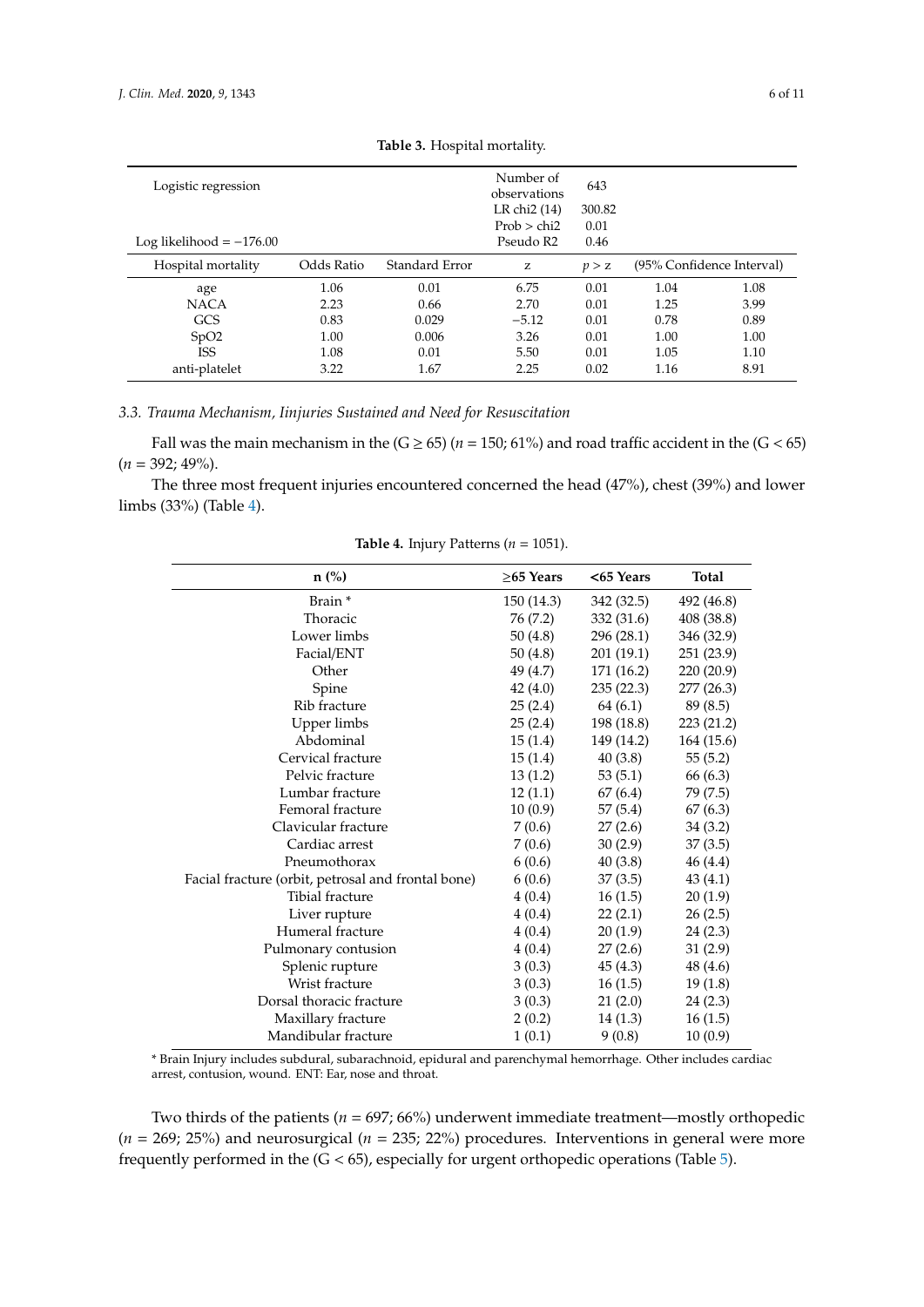<span id="page-6-0"></span>

| $<$ 65 Years | $>65$ Years | <b>Total</b> | <i>p</i> -Value   |
|--------------|-------------|--------------|-------------------|
| 591 (73)     | 106 (43)    | 697 (66.3)   |                   |
| 243 (30.1)   | 26(10.6)    | 269 (25.5)   | 0.01 <sup>a</sup> |
| 186 (23)     | 49 (20)     | 235(22.3)    | 0.31 <sup>a</sup> |
| 54 (6.7)     | 8(3.2)      | 62(5.8)      | 0.04 <sup>a</sup> |
| 27(3.3)      | 9(3.6)      | 36(3.4)      | 0.81 <sup>a</sup> |
| 18(2.2)      | 2(0.8)      | 20(1.9)      | 0.12 <sup>b</sup> |
| 57(7)        | 10(4)       | 67(6.3)      | 0.10 <sup>b</sup> |
| 6(0.7)       | 2(0.8)      | 8(0.7)       | 0.98 <sup>b</sup> |
| 290 (37)     | 140 (57)    | 430 (40.9)   | 0.01 <sup>a</sup> |
|              |             |              |                   |

**Table 5.** Immediate treatment ( $n = 1051$ ).

Note: <sup>a</sup> Chi-squared test; <sup>b</sup> Fisher's exact test.

## **4. Discussion**

To our knowledge, this is the first study analyzing the medical presentation and hospital outcomes of geriatric patients admitted to an urban, academic trauma center ED in Switzerland for major trauma. In this 10-year retrospective study, elderly patients ( $G \ge 65$ ) admitted for major trauma had a three to four times higher mortality (47%) than younger counterparts (14%) with a comparable ISS. Anti-platelet therapy, NACA score, initial GCS, ISS and age were risk factors for mortality. Several previous studies [\[7](#page-8-6)[,18,](#page-9-5)[22–](#page-9-7)[26](#page-9-9)[,31–](#page-9-15)[33\]](#page-9-16) have described advanced age, along with higher ISS and lower GCS as being associated with trauma mortality.

The epidemiology and patterns of severe injuries in Switzerland and the area of Lausanne University Hospital in particular have been described by Heim et al. [\[34\]](#page-9-17) in 2014. In their study, victims were mainly males in the early forties, with a rate of elderly trauma patients similar to reports from North American trauma centers. Blunt trauma caused 91% of injuries, mainly of the brain, chest and extremities. In comparison to other high-income countries, the rate of road traffic accidents was higher (40%) than in the United Kingdom (33%) or the Unites States (35%), but lower than in Germany (56%). Compared to data from the German Trauma Registry, more severe head (68% vs. 54%) and pelvic/extremity (40% vs. 31%) injuries were observed at our institution. This may be related to the high rate (28%) of motorbike-related incidents among road traffic crashes. Hasler et al. [\[33\]](#page-9-16), based on data from another Swiss university hospital, also found older age, higher ISS and lower GCS to be significant predictors of mortality, in line with the results of our study.

Trauma patients with ongoing anti-platelet therapy were three times more likely to die than those without in the present series. To our knowledge, this has not been shown before. Since anti-platelet therapy is frequently present in elderly patients owing to cardiovascular and neurological disease, the impact of these agents on the risk of an unfavorable outcome due to hemorrhage, especially in cases of a severe TBI is potentially significant. In our study, 6.6% of patients were under anti-platelet therapy. Unlike some other studies [\[27](#page-9-11)[,28](#page-9-12)[,35\]](#page-10-0), anticoagulation was not significantly associated with mortality in our study, potentially due to the low number of observations.

The NACA score also had a strong association with mortality in our study. This may be due to the presence of relevant variables such as comorbidities, age and treatment contributing to the final NACA score. Darioli et al. [\[29\]](#page-9-13) showed that the discriminative performance of the NACA score was better for trauma than non-trauma cases, but decreased with increasing age due to comorbidities and multiple medications, especially beta-blockers. The frequent use of beta-blockers among the elderly may be the reason why our results show no association between shock index and mortality, in contrast to the study by Pandit et al. [\[26\]](#page-9-9)

In our study, 23% of all major trauma patients admitted to the trauma resuscitation area were older than 64 years. In absolute numbers and independently of age, males were more frequently implicated in major trauma. These findings concord with a study by Grazlja et al. [\[13\]](#page-9-1), but conflict with two others by Grossman et al. [\[16\]](#page-9-10) and Giannoudis et al. [\[23\]](#page-9-8), which counted more females in the elderly trauma population. We observed a lower absolute number, but a significantly higher proportion of women in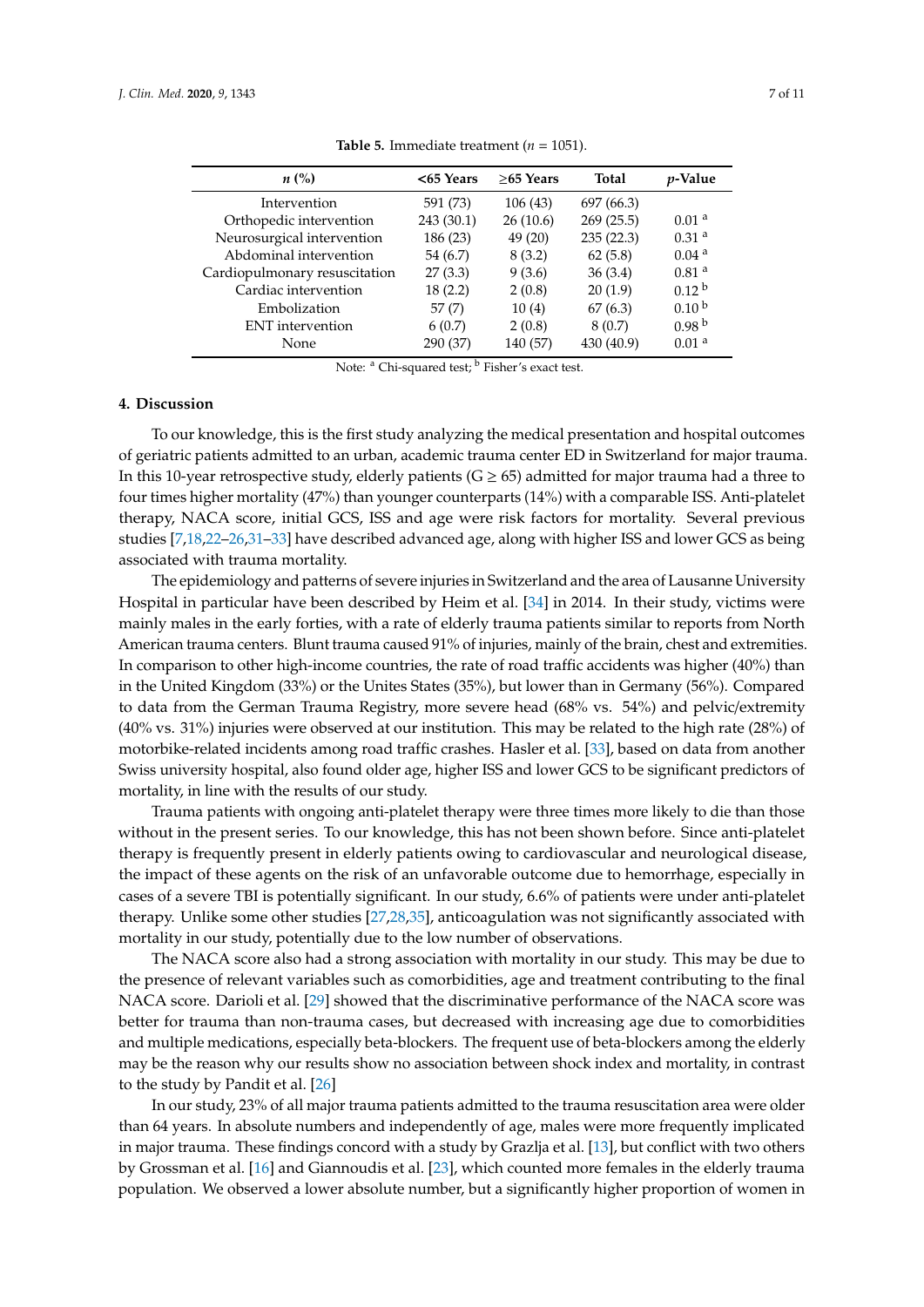the older than in the younger group. The tendency towards high-risk activities among men in general and the higher life expectancy in women may in part explain our observations.

As far as mechanisms of injury are concerned, road crashes dominate in the younger group, and falls in the elderly; a finding which is in line with other studies [\[13](#page-9-1)[,18\]](#page-9-5). Physiological changes such as poor vision and unstable balance are risk factors for falls in the elderly. The different mechanisms may also be explained by dissimilar age-dependent daily activities (work, commute, sports).

The most commonly injured body regions in both groups were the head and the chest. Similar observations have previously been made [\[18](#page-9-5)[,19\]](#page-9-6). Emergency orthopedic and abdominal interventions were more frequently performed in the younger than the older group, presumably because of more high-velocity injuries among the former. However, patients who underwent no emergent intervention at all were significantly more frequent in the older group. This may be because certain interventions were considered to be futile with increasing age, lesions such as severe TBI were present [\[36\]](#page-10-1) or because it may illustrate some kind of "ageism". Another explanation for a delay in treatment may be due to an underestimation of injury severity. Several studies have shown that elderly trauma patients are at risk for undertriage [\[37](#page-10-2)[–39\]](#page-10-3).

The delay in treatment may in turn be one of the reasons for the higher mortality among older patients. No specific age-dependent management protocols for the elderly exist at our institution. However, several studies show that outcomes may be favorably influenced by diagnostic and therapeutic protocols and multidisciplinary care adapted to elderly trauma victims [\[8](#page-8-7)[,40](#page-10-4)[–42\]](#page-10-5).

Older patients were also significantly less frequently transported by a physician-staffed ambulance than younger patients. This may be due to the presence of an advance directive, or again, due to a limitation of care or underestimation of the injury severity. In the same population, Tavares et al. [\[43\]](#page-10-6) observed that the number of out-of-hospital advanced medical interventions significantly decreased for patients over 89 years. According to a recent study [\[44\]](#page-10-7), 24% of the Swiss population older than 55 years have completed an advance directive.

Mean hospital and intensive care unit stays were longer in the younger than in the older group. More serious injuries that are survivable in younger patients, but can cause death in frail elderly patients despite maximal ICU care, may explain this finding, as in the study by Grzalia et al. [\[13\]](#page-9-1) Limitation of care after discussion with the family because of a dismal prognosis may be another reason. Verbeek et al. [\[32\]](#page-9-18) observed shorter hospital stays for patients over 65 years with pelvic fractures compared to those under 65, likely due to the larger proportion of minor injuries resulting from low-energy mechanisms in the older group. Others showed the opposite results: McKevitt et al. [\[14\]](#page-9-2) demonstrated that elderly polytrauma patients needed longer hospital care because of more frequent and more severe complications than those seen in younger patients.

An observation worth noting is that of the elderly, 17% and 24% were transferred in a second step respectively to other hospitals for rehabilitation. In Switzerland, the initial treatment of a severely injured patient is carried out in a limited number of trauma centers. After stabilization, patients are usually transferred to the patient's regional hospital or to a specialized rehabilitation facility. Broos et al. [\[19\]](#page-9-6) reported that 80% of elderly patients were at home six months after injury. These results are in contrast to our experience, where only 11% could return to their homes.

In addition to the irregularities of comparing data between different nations, some of the differences between our observations and those found in the literature may be due to the fact that part of the comparative data are quite remote and therefore changes in care provision, drug refinements (e.g., direct oral anticoagulants) and service restructure may all be factors to consider.

#### *Limitations and Strengths*

Our study has several limitations. It is a retrospective study with the risk of documentation bias. The registry-based data were not specifically collected to answer the study questions. Mortality was compared according to age and matched for ISS, but not for all variables. No specific organ injury or subgroup analysis of injury severity or age subgroups was performed separately. This is a single-center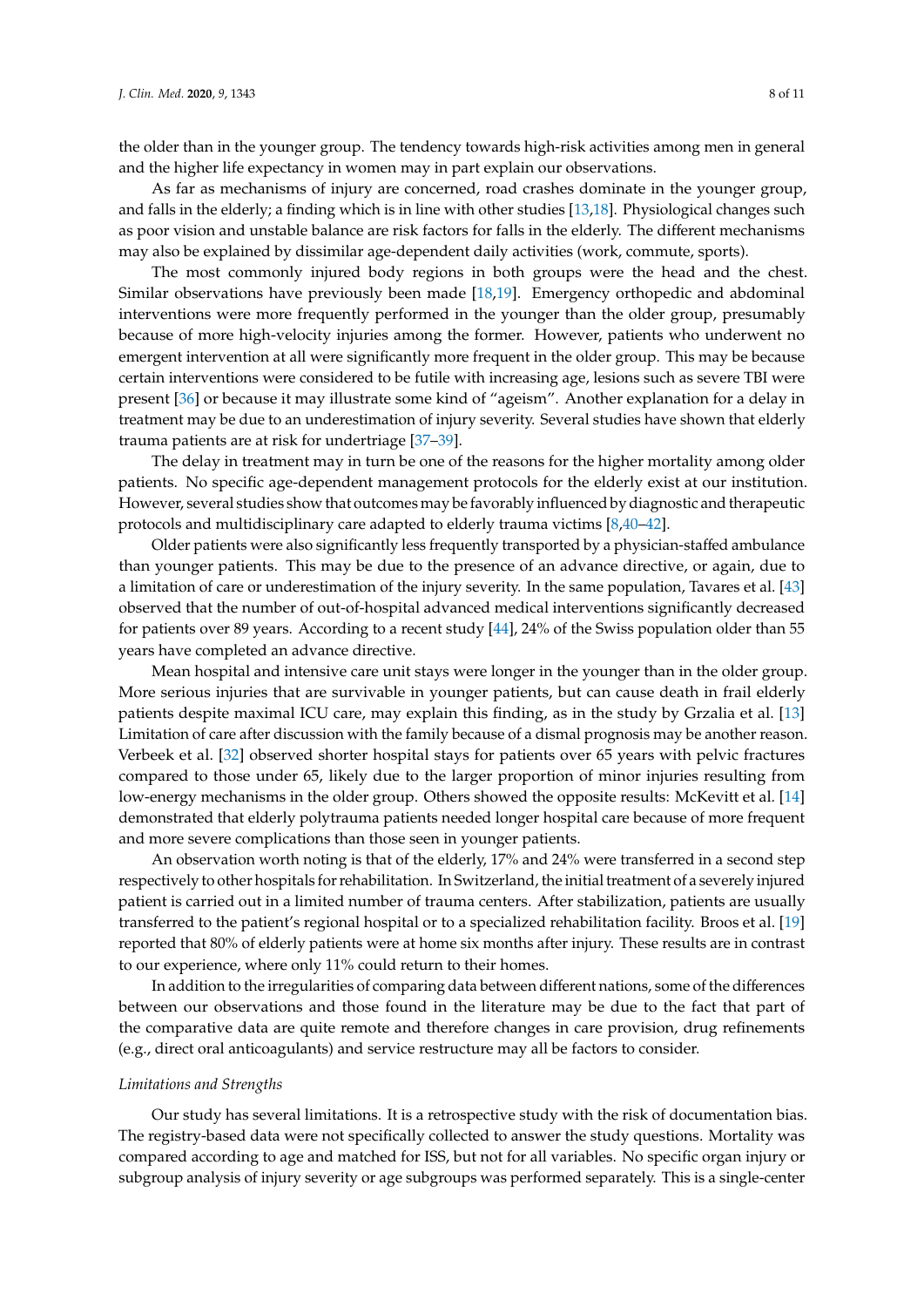study, reflecting local practice with limited external validity. There may be a selection bias because only patients admitted to the trauma resuscitation area were included. It is therefore possible that some patients with an ISS >15, treated in a standard ED bay, are not included in our cohort. Burn victims and victims of penetrating trauma were excluded, because of the uncommon number of cases and their management in a different pathway (burn patients), precluding any specific analysis in these subgroups. Finally, our logistic regression analysis explains only 46% of mortality. The strengths of the study are the fusion of pre- and in-hospital data and, for Swiss standards, the high numbers of patients.

## **5. Conclusions**

Patients over 65 years old admitted to our trauma resuscitation area have a three to four times higher mortality (47%) than their younger counterparts (14%) with the same ISS. Anti-platelet therapy, NACA score, GCS, ISS and age are the principal risk factors for mortality among severely injured elderly patients.

**Author Contributions:** All authors have made significant contribution to the manuscript. M.P., P.-N.C.: study design and concept. M.P., P.-N.C., C.M., T.Z.: data analysis and interpretation. M.P., P.-N.C., T.Z., M.C.: editing of the manuscript. All authors have made significant contributions to the final analysis and to the manuscript. All authors read and approved the final manuscript.

**Funding:** This research received no external funding.

**Conflicts of Interest:** The authors declare that they have no conflicts of interest.

## **References**

- <span id="page-8-0"></span>1. OFSP Population of Switzerland. 2018. Available online: https://[www.bfs.admin.ch](https://www.bfs.admin.ch/bfs/fr/home/statistiques/population.assetdetail.9447645.html)/bfs/fr/home/statistiques/ [population.assetdetail.9447645.html](https://www.bfs.admin.ch/bfs/fr/home/statistiques/population.assetdetail.9447645.html) (accessed on 1 May 2020).
- <span id="page-8-1"></span>2. Haagsma, J.A.; Graetz, N.; Bolliger, I.; Naghavi, M.; Higashi, H.; Mullany, E.C.; Abera, S.F.; Abraham, J.P.; Adofo, K.; Alsharif, U.; et al. The global burden of injury: Incidence, mortality, disability-adjusted life years and time trends from the Global Burden of Disease study 2013. *Inj. Prev. J. Int. Soc. Child Adolesc. Inj. Prev.* **2016**, *22*, 3–18. [\[CrossRef\]](http://dx.doi.org/10.1136/injuryprev-2015-041616)
- <span id="page-8-2"></span>3. OFSP Causes of Death Statistics 2018. Number of Deaths and Mortality Rate by Main Causes of Death and by Age, Men. Available online: https://[www.bfs.admin.ch](https://www.bfs.admin.ch/bfs/fr/home/statistiques/sante/etat-sante/mortalite-causes-deces.html)/bfs/fr/home/statistiques/sante/etat-sante/mortalite[causes-deces.html](https://www.bfs.admin.ch/bfs/fr/home/statistiques/sante/etat-sante/mortalite-causes-deces.html) (accessed on 1 May 2020).
- <span id="page-8-3"></span>4. Alamgir, H.; Wong, N.J.; Hu, Y.; Yu, M.; Marshall, A.; Yu, S. Epidemiology of falls in older adults in Texas. *South. Med. J.* **2015**, *108*, 119–124. [\[CrossRef\]](http://dx.doi.org/10.14423/SMJ.0000000000000237)
- <span id="page-8-4"></span>5. Committee on Trauma, American College of Surgeons. *ATLS: Advanced Trauma Life Support Program for Doctors*, 9th ed.; American College of Surgeon: Chicago, IL, USA, 2012.
- <span id="page-8-5"></span>6. Lansink, K.W.W.; Gunning, A.C.; Leenen, L.P.H. Cause of death and time of death distribution of trauma patients in a Level I trauma centre in the Netherlands. *Eur. J. Trauma Emerg. Surg. O*ff*. Publ. Eur. Trauma Soc.* **2013**, *39*, 375–383. [\[CrossRef\]](http://dx.doi.org/10.1007/s00068-013-0278-2)
- <span id="page-8-6"></span>7. Soles, G.L.S.; Tornetta, P. 3rd Multiple trauma in the elderly: New management perspectives. *J. Orthop. Trauma* **2011**, *25* (Suppl. 2), S61–S65. [\[CrossRef\]](http://dx.doi.org/10.1097/BOT.0b013e31821b8a3b)
- <span id="page-8-7"></span>8. Demetriades, D.; Karaiskakis, M.; Velmahos, G.; Alo, K.; Newton, E.; Murray, J.; Asensio, J.; Belzberg, H.; Berne, T.; Shoemaker, W. Effect on outcome of early intensive management of geriatric trauma patients. *Br. J. Surg.* **2002**, *89*, 1319–1322. [\[CrossRef\]](http://dx.doi.org/10.1046/j.1365-2168.2002.02210.x)
- <span id="page-8-8"></span>9. Meldon, S.W.; Reilly, M.; Drew, B.L.; Mancuso, C.; Fallon, W.J. Trauma in the very elderly: A community-based study of outcomes at trauma and nontrauma centers. *J. Trauma* **2002**, *52*, 79–84. [\[CrossRef\]](http://dx.doi.org/10.1097/00005373-200201000-00014)
- 10. Pracht, E.E.; Langland-Orban, B.; Flint, L. Survival advantage for elderly trauma patients treated in a designated trauma center. *J. Trauma* **2011**, *71*, 69–77. [\[CrossRef\]](http://dx.doi.org/10.1097/TA.0b013e31820e82b7)
- 11. Metcalfe, D.; Bouamra, O.; Parsons, N.R.; Aletrari, M.O.; Lecky, F.E.; Costa, M.L. Effect of regional trauma centralization on volume, injury severity and outcomes of injured patients admitted to trauma centres. *Br. J. Surg.* **2014**, *101*, 959–964. [\[CrossRef\]](http://dx.doi.org/10.1002/bjs.9498)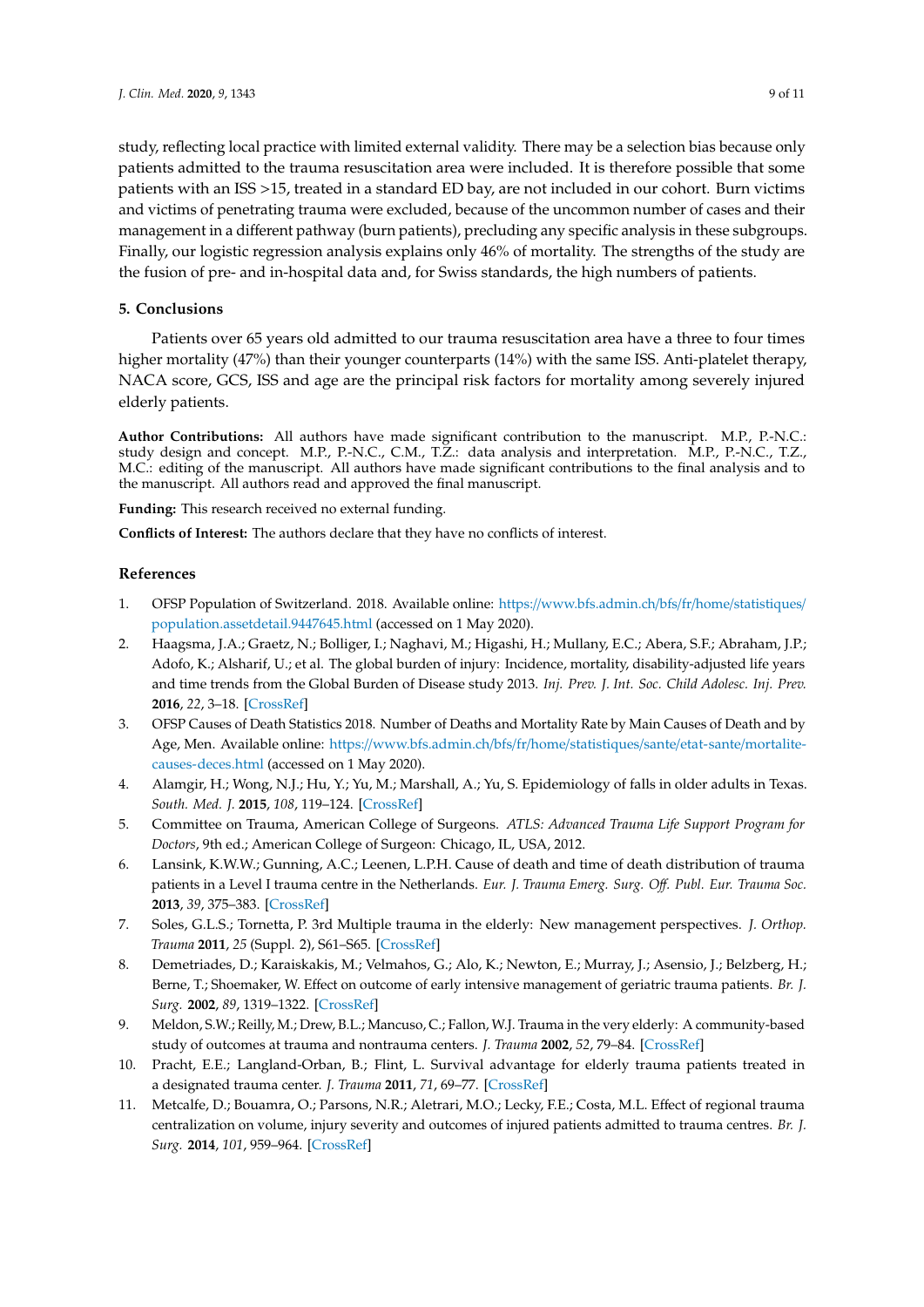- <span id="page-9-0"></span>12. Ang, D.; Norwood, S.; Barquist, E.; McKenney, M.; Kurek, S.; Kimbrell, B.; Garcia, A.; Walsh, C.B.; Liu, H.; Ziglar, M.; et al. Geriatric outcomes for trauma patients in the state of Florida after the advent of a large trauma network. *J. Trauma Acute Care Surg.* **2014**, *77*, 155–160. [\[CrossRef\]](http://dx.doi.org/10.1097/TA.0000000000000272)
- <span id="page-9-1"></span>13. Grzalja, N.; Saftic, I.; Marinovic, M.; Stiglic, D.; Cicvaric, T. Polytrauma in elderly. *Coll. Antropol.* **2011**, *35* (Suppl. 2), 231–234.
- <span id="page-9-2"></span>14. McKevitt, E.C.; Calvert, E.; Ng, A.; Simons, R.K.; Kirkpatrick, A.W.; Appleton, L.; Brown, D.R.G. Geriatric trauma: Resource use and patient outcomes. *Can. J. Surg. J. Can. Chir.* **2003**, *46*, 211–215.
- <span id="page-9-3"></span>15. McGwin, G.J.; MacLennan, P.A.; Fife, J.B.; Davis, G.G.; Rue, L.W. 3rd Preexisting conditions and mortality in older trauma patients. *J. Trauma* **2004**, *56*, 1291–1296. [\[CrossRef\]](http://dx.doi.org/10.1097/01.TA.0000089354.02065.D0)
- <span id="page-9-10"></span>16. Grossman, M.D.; Miller, D.; Scaff, D.W.; Arcona, S. When is an elder old? Effect of preexisting conditions on mortality in geriatric trauma. *J. Trauma* **2002**, *52*, 242–246. [\[CrossRef\]](http://dx.doi.org/10.1097/00005373-200202000-00007)
- <span id="page-9-4"></span>17. Clement, N.D.; Tennant, C.; Muwanga, C. Polytrauma in the elderly: Predictors of the cause and time of death. *Scand. J. Trauma Resusc. Emerg. Med.* **2010**, *18*, 26. [\[CrossRef\]](http://dx.doi.org/10.1186/1757-7241-18-26)
- <span id="page-9-5"></span>18. Labib, N.; Nouh, T.; Winocour, S.; Deckelbaum, D.; Banici, L.; Fata, P.; Razek, T.; Khwaja, K. Severely injured geriatric population: Morbidity, mortality, and risk factors. *J. Trauma* **2011**, *71*, 1908–1914. [\[CrossRef\]](http://dx.doi.org/10.1097/TA.0b013e31820989ed)
- <span id="page-9-6"></span>19. Broos, P.L.; D'Hoore, A.; Vanderschot, P.; Rommens, P.M.; Stappaerts, K.H. Multiple trauma in patients of 65 and over. Injury patterns. Factors influencing outcome. The importance of an aggressive care. *Acta Chir. Belg.* **1993**, *93*, 126–130.
- 20. Perdue, P.W.; Watts, D.D.; Kaufmann, C.R.; Trask, A.L. Differences in mortality between elderly and younger adult trauma patients: Geriatric status increases risk of delayed death. *J. Trauma* **1998**, *45*, 805–810. [\[CrossRef\]](http://dx.doi.org/10.1097/00005373-199810000-00034)
- 21. Oreskovich, M.R.; Howard, J.D.; Copass, M.K.; Carrico, C.J. Geriatric trauma: Injury patterns and outcome. *J. Trauma* **1984**, *24*, 565–572. [\[CrossRef\]](http://dx.doi.org/10.1097/00005373-198407000-00003)
- <span id="page-9-7"></span>22. Richmond, T.S.; Kauder, D.; Strumpf, N.; Meredith, T. Characteristics and outcomes of serious traumatic injury in older adults. *J. Am. Geriatr. Soc.* **2002**, *50*, 215–222. [\[CrossRef\]](http://dx.doi.org/10.1046/j.1532-5415.2002.50051.x)
- <span id="page-9-8"></span>23. Giannoudis, P.V.; Harwood, P.J.; Court-Brown, C.; Pape, H.C. Severe and multiple trauma in older patients; incidence and mortality. *Injury* **2009**, *40*, 362–367. [\[CrossRef\]](http://dx.doi.org/10.1016/j.injury.2008.10.016)
- 24. Hashmi, A.; Ibrahim-Zada, I.; Rhee, P.; Aziz, H.; Fain, M.J.; Friese, R.S.; Joseph, B. Predictors of mortality in geriatric trauma patients: A systematic review and meta-analysis. *J. Trauma Acute Care Surg.* **2014**, *76*, 894–901. [\[CrossRef\]](http://dx.doi.org/10.1097/TA.0b013e3182ab0763)
- 25. Zhao, X.; Kong, L.; DU, D.; Su, H. Analysis on care outcome of patients with polytrauma and coma. *Chin. J. Traumatol. Zhonghua Chuang Shang Za Zhi* **2007**, *10*, 53–58.
- <span id="page-9-9"></span>26. Pandit, V.; Rhee, P.; Hashmi, A.; Kulvatunyou, N.; Tang, A.; Khalil, M.; O'Keeffe, T.; Green, D.; Friese, R.S.; Joseph, B. Shock index predicts mortality in geriatric trauma patients: An analysis of the National Trauma Data Bank. *J. Trauma Acute Care Surg.* **2014**, *76*, 1111–1115. [\[CrossRef\]](http://dx.doi.org/10.1097/TA.0000000000000160)
- <span id="page-9-11"></span>27. Mina, A.A.; Bair, H.A.; Howells, G.A.; Bendick, P.J. Complications of preinjury warfarin use in the trauma patient. *J. Trauma* **2003**, *54*, 842–847. [\[CrossRef\]](http://dx.doi.org/10.1097/01.TA.0000063271.05829.15)
- <span id="page-9-12"></span>28. Lavoie, A.; Ratte, S.; Clas, D.; Demers, J.; Moore, L.; Martin, M.; Bergeron, E. Preinjury warfarin use among elderly patients with closed head injuries in a trauma center. *J. Trauma* **2004**, *56*, 802–807. [\[CrossRef\]](http://dx.doi.org/10.1097/01.TA.0000066183.02177.AF)
- <span id="page-9-13"></span>29. Darioli, V.; Taffe, P.; Carron, P.-N.; Dami, F.; Vallotton, L.; Yersin, B.; Schoettker, P.; Pasquier, M. Evaluation of the discriminative performance of the prehospital National Advisory Committee for Aeronautics score regarding 48-h mortality. *Eur. J. Emerg. Med. O*ff*. J. Eur. Soc. Emerg. Med.* **2019**, *26*, 366–372. [\[CrossRef\]](http://dx.doi.org/10.1097/MEJ.0000000000000578)
- <span id="page-9-15"></span><span id="page-9-14"></span>30. Stata. *Stata Statistical Software: Release 15*/*MP*; Stata Corporation: College Station, TX, USA, 2018.
- 31. Rupprecht, H.; Heppner, H.J.; Wohlfart, K.; Turkoglu, A. The geriatric polytrauma: Risk profile and prognostic factors. *Ulus. Travma Ve Acil Cerrahi Derg. Turk. J. Trauma Emerg. Surg. TJTES* **2017**, *23*, 156–162. [\[CrossRef\]](http://dx.doi.org/10.5505/tjtes.2016.77177)
- <span id="page-9-18"></span>32. Verbeek, D.O.; Ponsen, K.J.; Fiocco, M.; Amodio, S.; Leenen, L.P.; Goslings, J.C. Pelvic fractures in the Netherlands: Epidemiology, characteristics and risk factors for in-hospital mortality in the older and younger population. *Eu.r J. Orthop. Surg. Traumatol.* **2018**, *28*, 197–205. [\[CrossRef\]](http://dx.doi.org/10.1007/s00590-017-2044-3)
- <span id="page-9-16"></span>33. Hasler, R.; Srivastava, D.; Aghayev, E.; Keel, M.; Exadaktylos, A.; Schnüriger, B. First results from a Swiss level I trauma centre participating in the UK Trauma Audit and Research Network (TARN): Prospective cohort study. *Swiss Med. Wkly.* **2014**, *144*, w13910. [\[CrossRef\]](http://dx.doi.org/10.4414/smw.2014.13910)
- <span id="page-9-17"></span>34. Heim, C.; Bosisio, F.; Roth, A.; Bloch, J.; Borens, O.; Daniel, R.; Denys, A.; Oddo, M.; Pasquier, M.; Schmidt, S.; et al. Is trauma in Switzerland any different? Epidemiology and patterns of injury in major trauma—A 5-year review from a Swiss trauma centre. *Swiss Med. Wkly.* **2014**, *144*, w13910. [\[CrossRef\]](http://dx.doi.org/10.4414/smw.2014.13958)